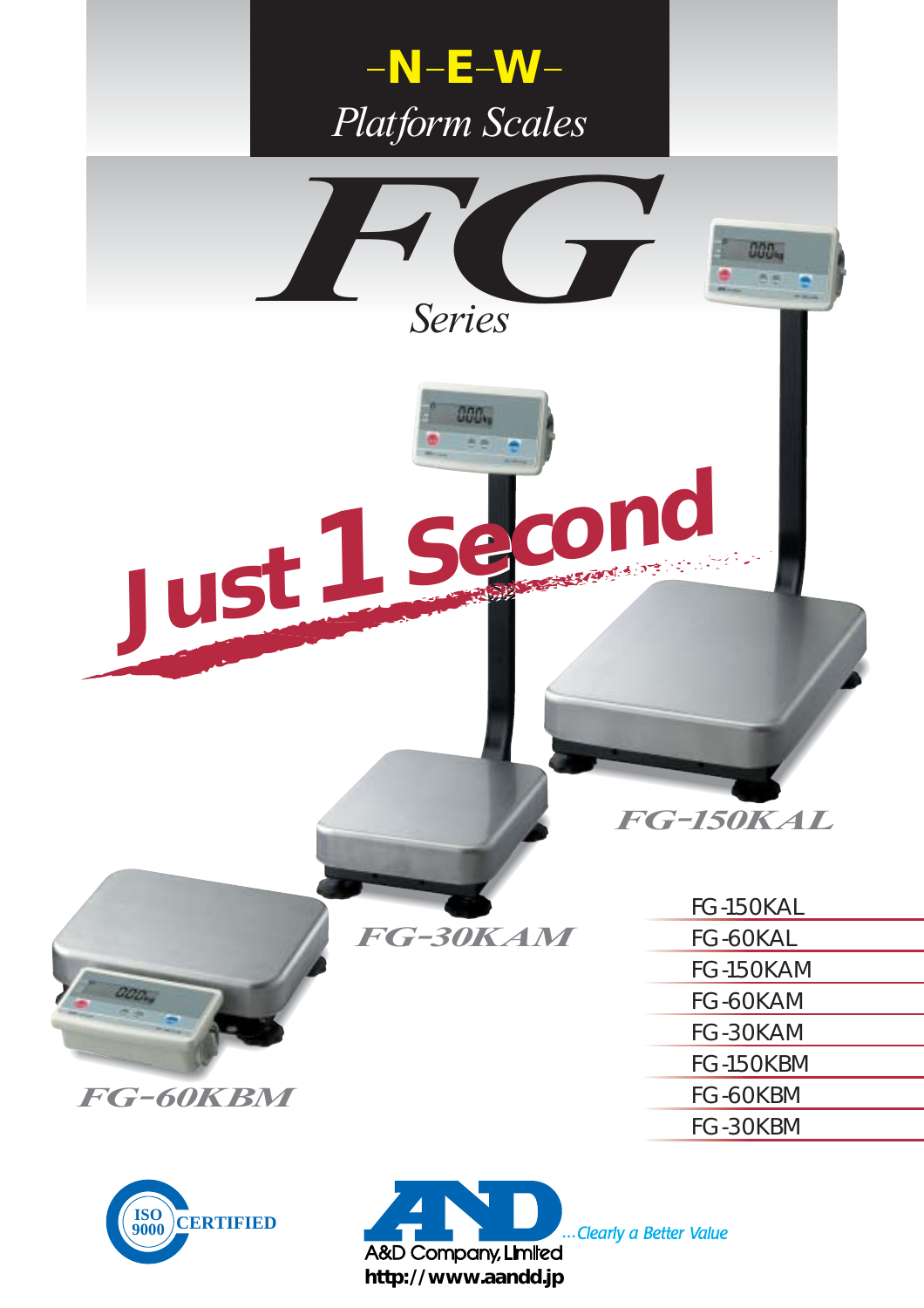

# **Fast Weighing Re for Efficient Weight**

*The New FG series accomplishes fast weighing response time and excellent feature of a three weighing resolution function enables from Normal resolution of 1/3000, High resolution of 1/6000 (or any weighing demand.*

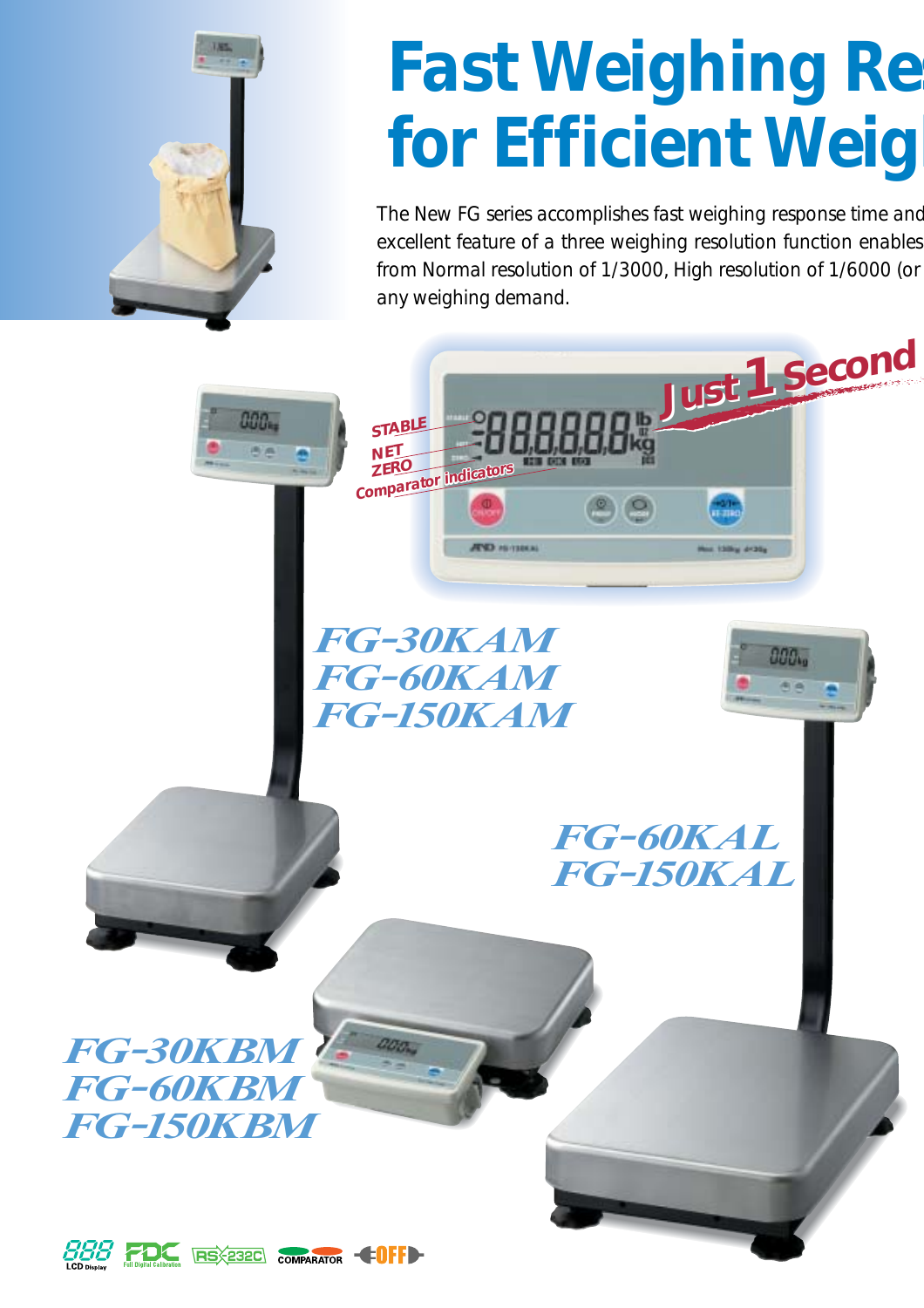# *sponse hing Applications!*

*d accurate result to suit any weighing applications. Furthermore its the user to select the weighing resolution in the Function setting 1/7500) and Higher resolution of 1/12000 ( or 1/15000), to meet* 



# *Three weighing resolutions*

Selectable from Normal resolution (1/3000), High resolution (1/6000 for 30kg and 60kg weighing capacity) and Higher resolution (1/12000 for 60kg and 1/15000 for 30kg and 150kg weighing capacity) by function setting

# *Counting function*

Useful in piece counting applications with sample size of 5, 10, 20, 50 and 100 pcs for unit weight registration

## *Comparator function*

HI / OK / LO comparator indication and optional comparator relay output (FG-24) for checkweighing applications

# *Calibration function*

Easy and simple to calibrate the scale with external calibration mass for accurate weighing

# **Auto-power OFF function <10FF**

Saves power consumption by automatically switching itself off when the scale displays zero for approx. five minutes

# *Selectable two sizes of stainless steel weighing pan*

Stainless steel weighing pan is easy to clean and weighing pan of size of M size (300 x 380mm) or L size (390 x 530mm) can be selected

# *Two types of power supply*

AC Adapter for permanent installation applications or dry batteries of 4 x C size (R14P/LR14) for applications in locations with no AC power supply

# *Low power supply indication function*

Easy to know when power supply is low with the display of " Lb1" for AC power supply and " Lb0" for dry batteries

# *Filtering function*

Filtering levels of Slow, Normal and Fast are selectable to suit weighing environment conditions

## *Leveling foot and Leveling bubble*

Easy and simple to adjust the level of the scale for accurate weighing

### *Display column and Tilt display pod*

The column and tilting angle of the display unit is adjustable for better reading of display

#### *Status indicator function*

The display has status indicators of Stable, Net and Zero for easy operation

#### *Power– ON Zero function*

Takes Zero as its center when power is ON for accurate weighing

#### *Gravity acceleration correction function*

Adjustable gravity acceleration for accurate weighing

### *Optional RS-232C and Comparator Output*

Easy to connect peripherals such as printer, comparator light and computer for weighing system applications